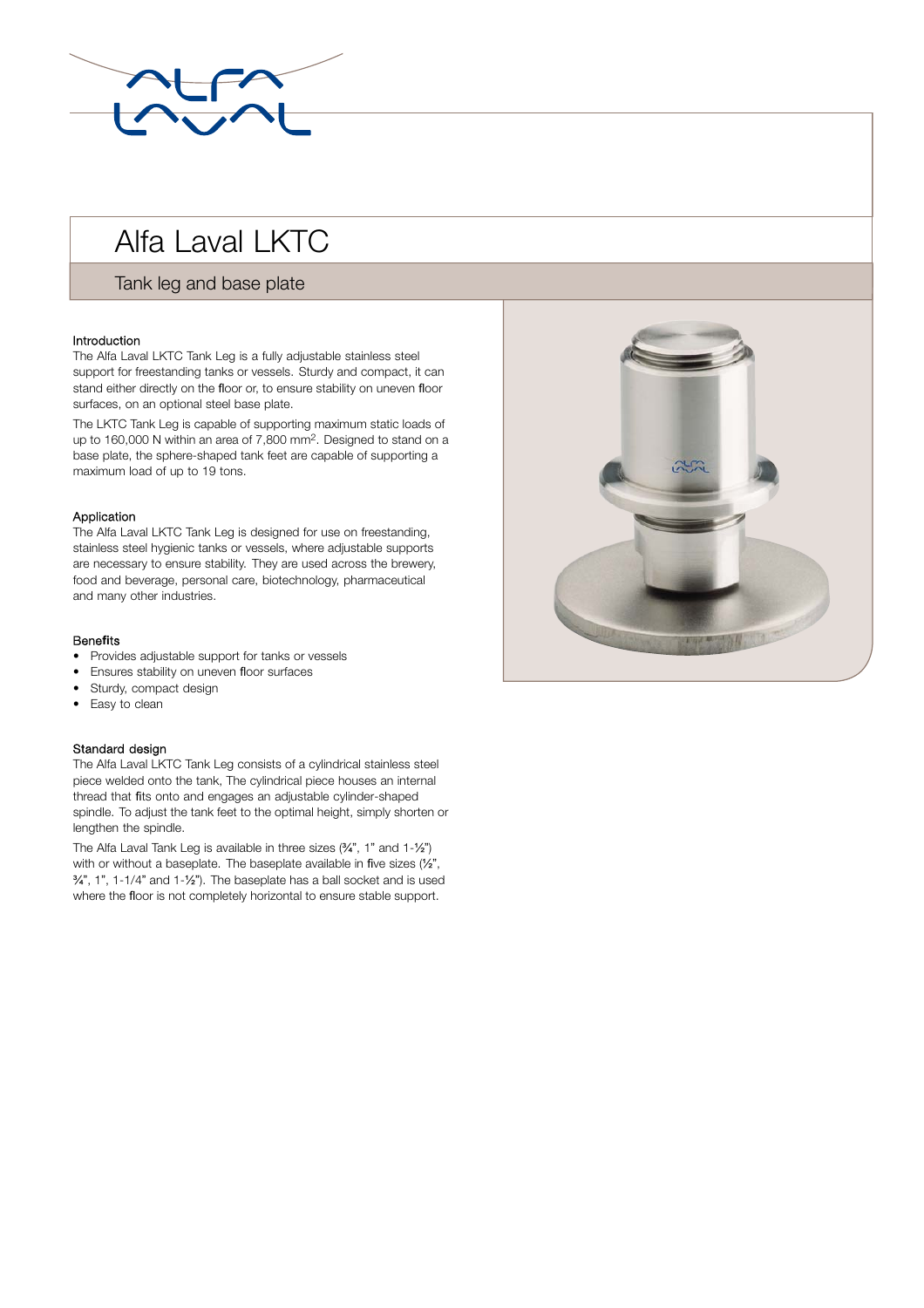## TECHNICAL DATA

| <b>Size</b>      | Max. static load | Floor area of baseplate |
|------------------|------------------|-------------------------|
|                  | (N)              | (mm2)                   |
| 3/1              | 75000            | 2600                    |
| 4 H              | 100000           | 5000                    |
| $1\frac{1}{2}$ " | 160000           | 7800                    |

## PHYSICAL DATA

| <b>Materials</b>    |                          |
|---------------------|--------------------------|
| Steel parts:        | Stainless steel AISI 304 |
| Finish: Base plate: | Mat                      |
| Other parts:        | Semi briaht              |

## Dimensions (mm)



| Size   | $\frac{3}{4}$   | -1.8    | $1\frac{1}{2}$   |
|--------|-----------------|---------|------------------|
| Α      | 38              | 53      | 80               |
| B      | 35.5            | 39.8    | 65.3             |
| $\sim$ | 58              | 80      | 100              |
|        | $\frac{3}{4}$ " | $-1$    | $1\frac{1}{2}$ " |
|        | 35              | 40      | 45               |
|        | 5               | 5       | 5                |
| Lmin.  | 20              | 20      | 20               |
| Lmax.  | 35              | 50      | 60               |
| R      | 15              | 15      | 25               |
|        |                 | 6       | 8                |
| Weight | 0.35            | 0.60    | 1.67             |
| (kg)   | $0.43*$         | $0.83*$ | $2.25*$          |

## Ordering

| Tanklegs without base plate |               | Tanklegs with base plate |               |  |
|-----------------------------|---------------|--------------------------|---------------|--|
| 3/1                         | 9611-71-029-0 |                          | 9611-71-022-0 |  |
| 4 H                         | 9611-71-030-0 | . .                      | 9611-71-023-0 |  |
| 11/4"                       | 9611-71-032-0 | 11/4"                    | 9611-71-025-0 |  |